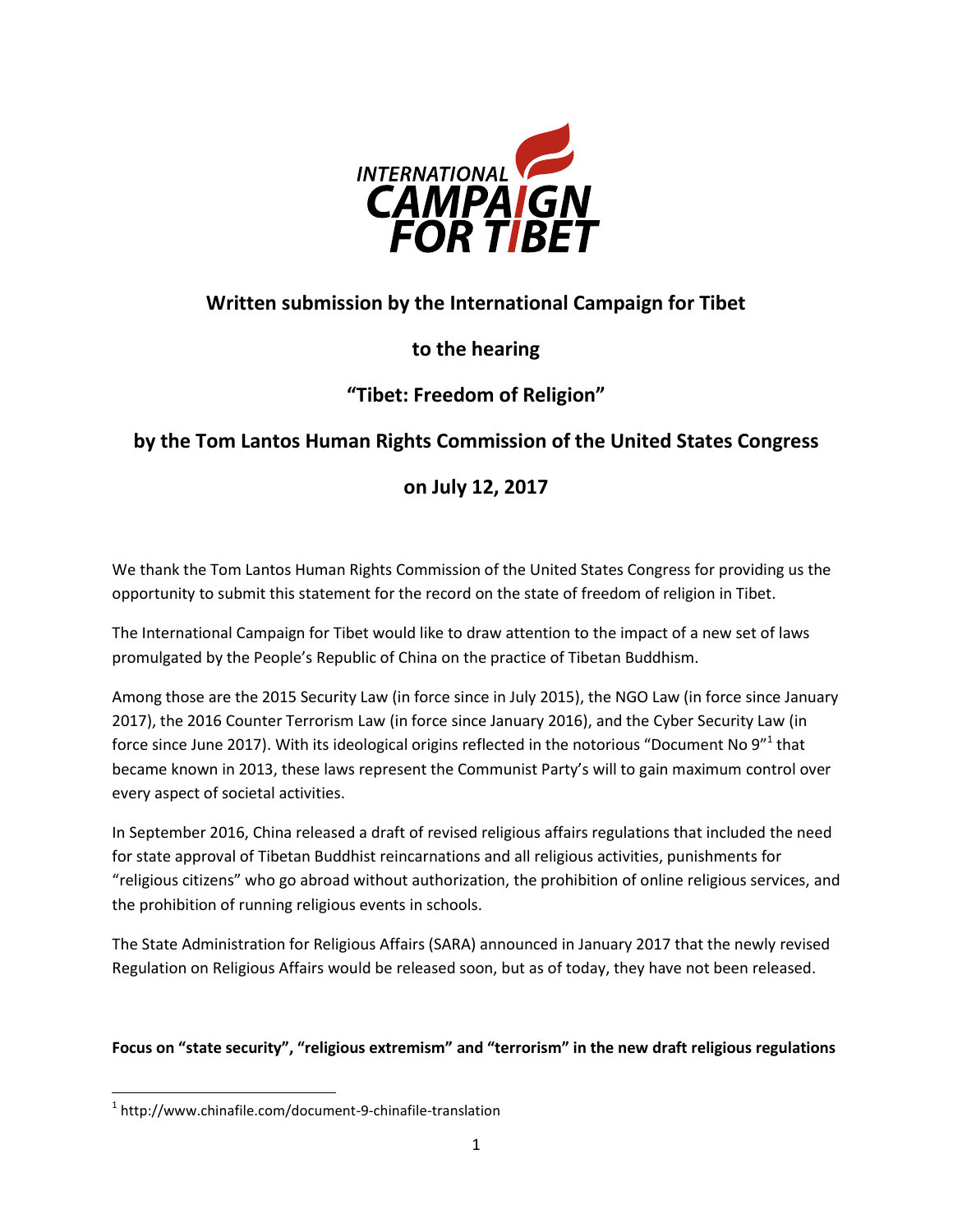Consistent with the 2016 Counter Terrorism Law and the 2015 Security Law, the draft religious affairs regulations reflect the government's intention to add and underline the ideas and notions of "state security," "religious extremism," and "terrorism" to the law, thereby linking religious activity directly to politically charged crimes. As in the 2016 Counter Terrorism law, neither "extremism", nor "terrorism" are detailed in the law, and remain vague notions, offering the authorities vast discretionary powers to apply the terminology with regard to unwanted religious activity. "State security", "religious extremism" and "terrorism" have been added to both the general provisions, as well as to specific rules of the law.

Thus, in conflating undefined "extremism" linked to religion to "terrorism" and "state security," the regulations, as well as the Counter Terrorism Law, give scope for the penalization of almost any peaceful expression of Tibetan identity, acts of non-violent dissent, or criticism of ethnic or religious policies. In China's political climate the exiled Dalai Lama has been accused of inciting terrorism through selfimmolations, and even terror through his teachings, notably defined as "outside infiltration." Referring to religious authorities living outside the People's Republic of China such as the Dalai Lama, the revision stipulates "independence" from "foreign domination" as a precondition for any lawful operation of religious groups.

#### **Chinese State approves Buddhist reincarnations**

Following the imposition of an order stating that reincarnate lamas must have permission from the government, the Chinese authorities launched a "Living Buddha" (*huo fo*, a Chinese term used to refer to reincarnations in Tibetan Buddhism) authentication database in 2016. The Chinese state media said that the online registration system contains the profiles of 1,311 individuals approved by the state "as reincarnated Buddhas." The authorities describe this as a protection against fraudulence, although it is undoubtedly part of their more systematic approach to control Tibetan Buddhism and to weaken the influence of Tibetan Buddhist masters, such as the Dalai Lama, or to coopt their influence among Tibetan Buddhists in an effort to support Communist Party rule. The system operates by issuing permits to those who can be recognized officially as reincarnate Tibetan lamas. The Chinese Buddhist Association now issues certificates to those approved by the Chinese government. Traditionally, Tibetan Buddhist masters have always led the process to identify, and to bestow legitimacy upon, reincarnations.

China's broader efforts to control Tibet have been implemented by replacing loyalty to the Dalai Lama with allegiance to CCP policy, leading to fears of the evisceration of Tibetan national and religious identity. The tightening of control relating to reincarnation, which is at the heart of Tibetan Buddhist belief, emerges from the official imperative to assert its ownership over the institution of the Dalai Lama and other prominent lineages.

The Dalai Lama has been on record saying that issues relating to his reincarnation are concerns of the Tibetan Buddhist tradition and not of the Chinese government. In a formal statement concerning his reincarnation issued in 2011, the Dalai Lama said, "…the person who reincarnates has sole legitimate authority over where and how he or she takes rebirth and how that reincarnation is to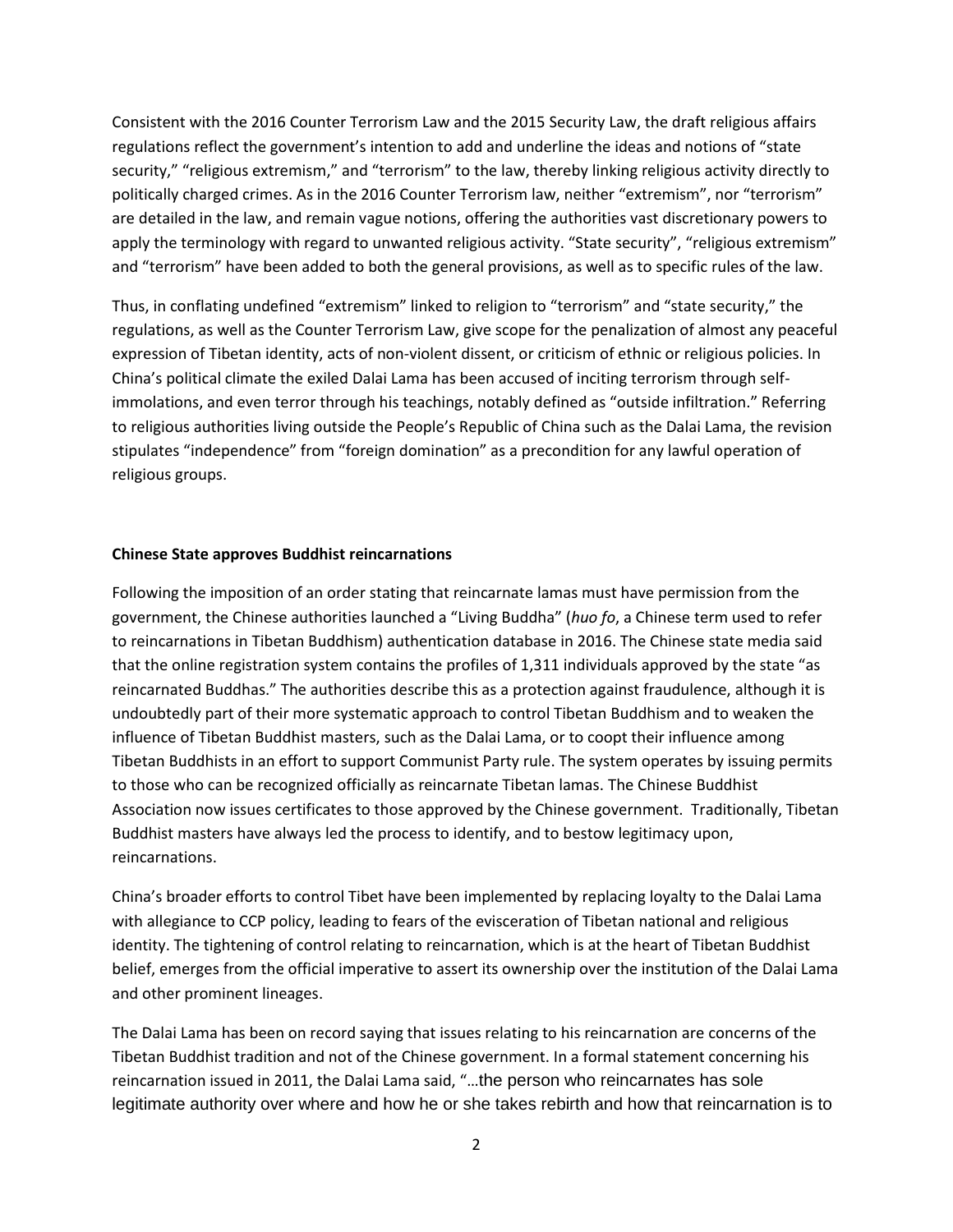be recognized". He added, "It is particularly inappropriate for Chinese communists, who explicitly reject even the idea of past and future lives, let alone the concept of reincarnate Tulkus, to meddle in the system of reincarnation and especially the reincarnations of the Dalai Lamas and Panchen Lamas".

The theoretical underpinnings of hostility towards religion emerged in the late 1990s/early 2000s when it became clear through official statements that the CCP's position was that because of its link to the Dalai Lama, religious belief in Tibet was inherently antagonistic not just to socialism but also to the Chinese state. The Party's role in controlling Tibetan Buddhism has been emphasized by the top echelons of the CCP leadership. At a critical meeting setting policy on Tibet over the next decade, then President and Party Secretary Hu Jintao referred to the high political priority of guiding "Tibetan Buddhism to keep in line with the socialist society."

Consequently, religious laws in the People's Republic of China define the scope of state intervention and detail unlawful activities by religious practitioners and groups, rather than protecting space for lawful religious activity from state intervention. As a result, religious groups, religious schools, sites for religious activities and religious citizens shall not only "abide by the Constitution, laws, regulations and rules," but they are also tasked with political goals and thus to "safeguard unification of the country, ethnic unity, religious harmony and social stability."

For Tibet, this entails politicization and drastic state interference with religious activity. Tibetan Buddhism is to "support the socialist system and socialism with Chinese characteristics", as stated by Xi Jinping<sup>2</sup>. During his visit to the town of Driru on August 4-5 (2016), Wu Yingjie, the new party secretary of the Tibet Autonomous Region, declared that monasteries must "unswervingly" stand with the Chinese Communist Party in "struggling against the Dalai clique," and that monks and nuns must follow the guidance of Xi Jinping in order to carry out their religious work. Wu warned that it was imperative for monks and nuns to become "politically reliable". The CCP, which promotes atheism, requires monks and nuns to respect the Party above all other priorities. A harsh "rectification" drive that was launched in Driru in 2014 as part of the crackdown, stated that monasteries deemed 'illegal' will be torn down and Tibetans who possess images of the Dalai Lama or place traditional prayer (mani) stones will be severely punished.

In 2015, Tibet's then top Party official called for Chinese red flags to be displayed on all Tibetan Buddhist monasteries, in a statement made in Lhasa reported in the Chinese media. This followed a call for monasteries and nunneries to become centers for propaganda made by then Tibet Autonomous Region Party chief Chen Quanguo. This has led to a more pervasive and systematic approach to 'patriotic education' and a dramatic increase in work teams and Party cadres in rural and urban areas.

#### **Shrinking space for Tibetan religious pilgrimage to India**

 $\overline{\phantom{a}}$  $^2$  http://news.xinhuanet.com/english/2016-04/23/c\_135306131.htm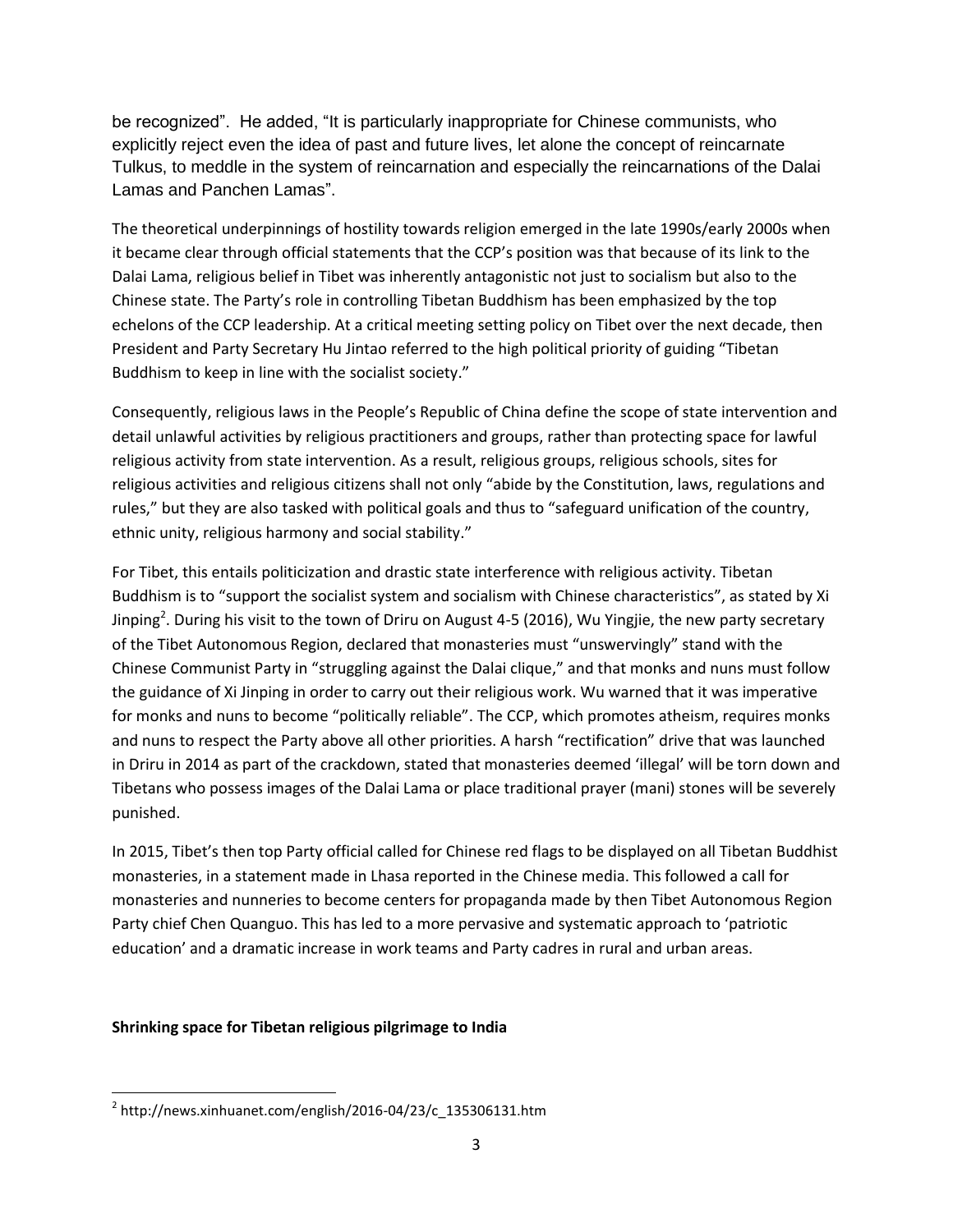In December 2016 and January 2017, thousands of Tibetan pilgrims were compelled by the Chinese authorities to return to Tibet after travelling to India to attend the Kalachakra, a major teaching by the Dalai Lama in Bodh Gaya, a sacred Buddhist site in India. This follows systematic measures in Tibet to prevent them travelling out of the country at all, even though many had spent years obtaining passports for legal travel. The Chinese authorities had already tightened controls on Tibetans, in some areas going from house to house to confiscate people's passports, in October and November 2016.

One Tibetan woman was told she should return otherwise her government pension would be withdrawn. When she failed to take heed of the warning because attending the Kalachakra was a lifelong dream, she was told that her children would lose their jobs. A monk was told that if he did not go home he would not be able to return to his monastery; one of his relatives had to sign a paper to say that he was coming back. This has been the case with many pilgrims – family members have been required to sign papers stating that they will return, and the implication is that those relatives will face serious consequences if they do not.

In 2012, the Chinese authorities launched a major operation to detain Tibetans attending the last Kalachakra in Bodh Gaya, 'disappearing' many pilgrims for weeks or months on their return, and holding them for long periods for 're-education' in military camps and other facilities. In July 2014, when the Dalai Lama conferred another Kalachakra initiation in Ladakh, India, for the first time the religious teachings were described by the Chinese state as an incitement to 'hatred' and 'extremist action', consistent with the strident official language used to emphasize the new counter-terror drive. The authorities linked their attempts to prevent Tibetans from attending the Dalai Lama's teachings in exile with 'counter-terrorist' work in the 'frontline' border areas of Tibet, including Ngari (Chinese: Ali) in the Tibet Autonomous Region, which borders India.

Returning Tibetans, many of whom were elderly, were detained and compelled to undergo intensive 'patriotic education' sessions. Some were kept in prison or forced to do hard labor for longer periods, for instance if they were caught with photographs of the Dalai Lama or mementoes of the teaching. Those who possessed passports had their passports taken from them, and not returned.

#### **Recommendations**

The International Campaign for Tibet, referring to international human rights standards, would like to offer the following recommendations to the Tom Lantos Human Rights Commission:

(1) To support the findings of the bipartisan House resolution H. Res. 337 of July 2015 and to call on the United States Government to fully implement sections 613(a) and 621(c) of the Tibetan Policy Act of 2002 by strongly encouraging representatives of the Government of the People's Republic of China and His Holiness the Dalai Lama to hold substantive dialogue, in keeping with the Tibetan Policy Act of 2002 and without preconditions, in order to address Tibetan grievances and secure a negotiated agreement for the Tibetan people;